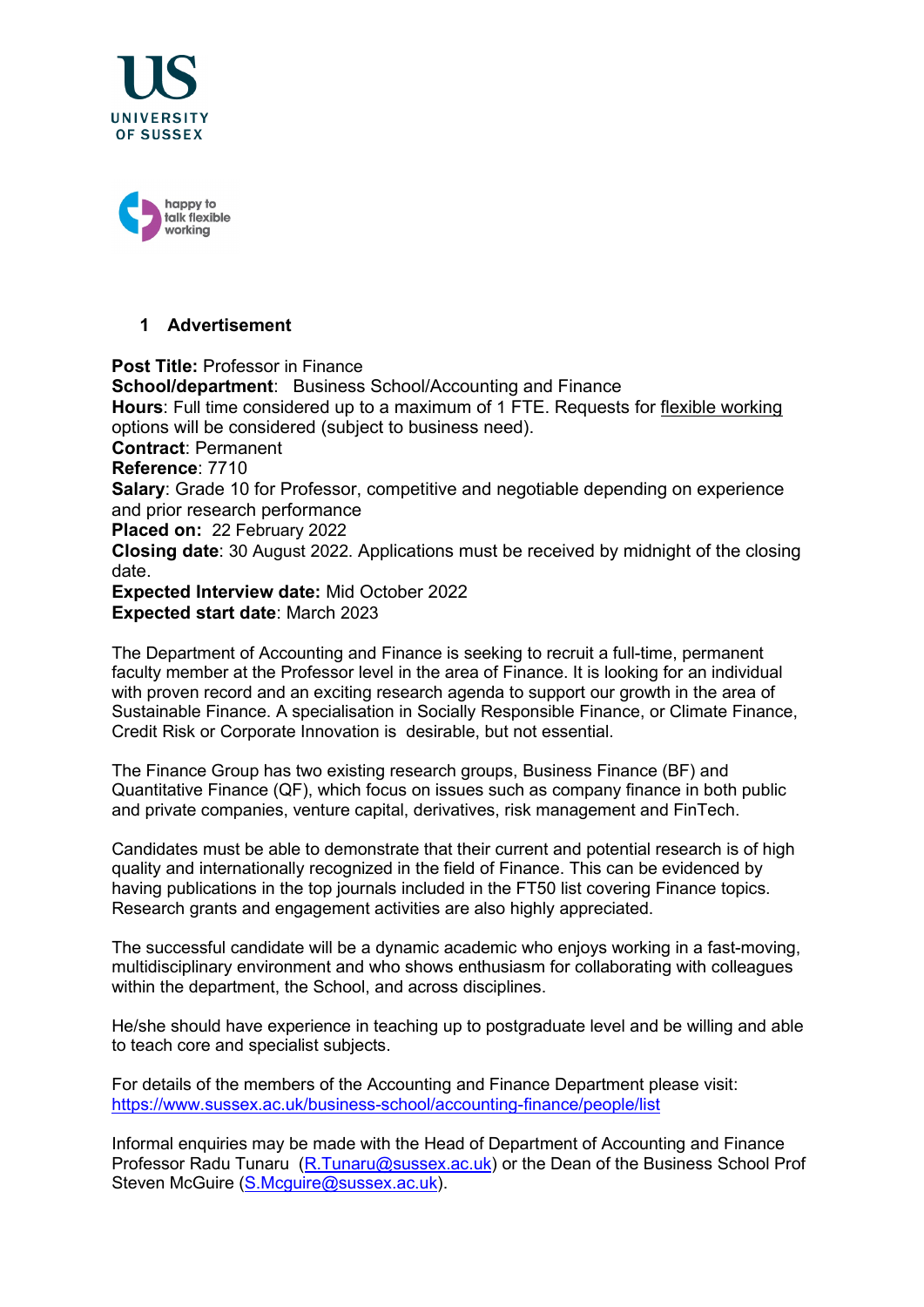#### For full details and how to apply see our [vacancies page](http://www.sussex.ac.uk/about/jobs)

*The University of Sussex values the diversity of its staff and students and we welcome applicants from all backgrounds.*

## **2 Senior Leadership and Management**

The Vice-Chancellor (Professor David Maguire) is the senior academic officer and, as Chief Executive, is responsible to the University Council for management of the University. He is supported by an executive group, which includes the Deputy Vice-Chancellor, the three Pro-Vice-Chancellors, the Chief Operating Officer, the Director of Finance and the Director of Human Resources. The Heads of the Schools of Studies at Sussex report to the Deputy Vice-Chancellor.

The Chief Operating Officer heads the Professional Services of the University. In addition, under the University Statutes, the Chief Operating Officer is Secretary to the University Council. The Director of Finance reports to the Vice-Chancellor, the Director of ITS and the Librarian report to the Chief Operating Officer.

## **3 The School / Division**

The University of Sussex Business School is a unique research-focused interdisciplinary school, which takes a strong policy-directed view on business practices while also developing the underlying core disciplines. It includes the Department of Accounting and Finance, the Department of Strategy and Marketing, the Department of Management, the Department of Economics and the Science Policy Research Unit (SPRU).

With such excellent foundations the University of Sussex Business School offers something distinctive and special to the future of business and management research and education in the UK and beyond. It is exceptionally well placed to provide leadership in the development and dissemination of sustainable business and management practice, informed by sound economic logic.

## **4 The Department of Accounting and Finance**

The Department of Accounting and Finance, founded in 2018, currently has a total of 37 FTE faculty members. The Department is composed of two subject groups (Accounting and Finance) and a number of cross-disciplinary research groups (please see details at – [https://www.sussex.ac.uk/business-school/accounting-finance/research\)](https://www.sussex.ac.uk/business-school/accounting-finance/research). Successful applicants would be allocated to the Finance subject group and invited to join (or potentially launch) a research group. They can also start their own research group or be a member of multiple groups.

The Department currently hosts several programmes that include BScs in Accounting and Finance; Finance; Finance and Business; Finance and Technology and MScs in Accounting and Finance; Banking and Finance; FinTech, Risk and Investment Analysis; Management and Finance; Sustainable Finance and Accounting. The Department attracts students from all over the world, enhancing the cultural dimension of the learning experience. The Department offers a lively research environment with colleagues who are editors of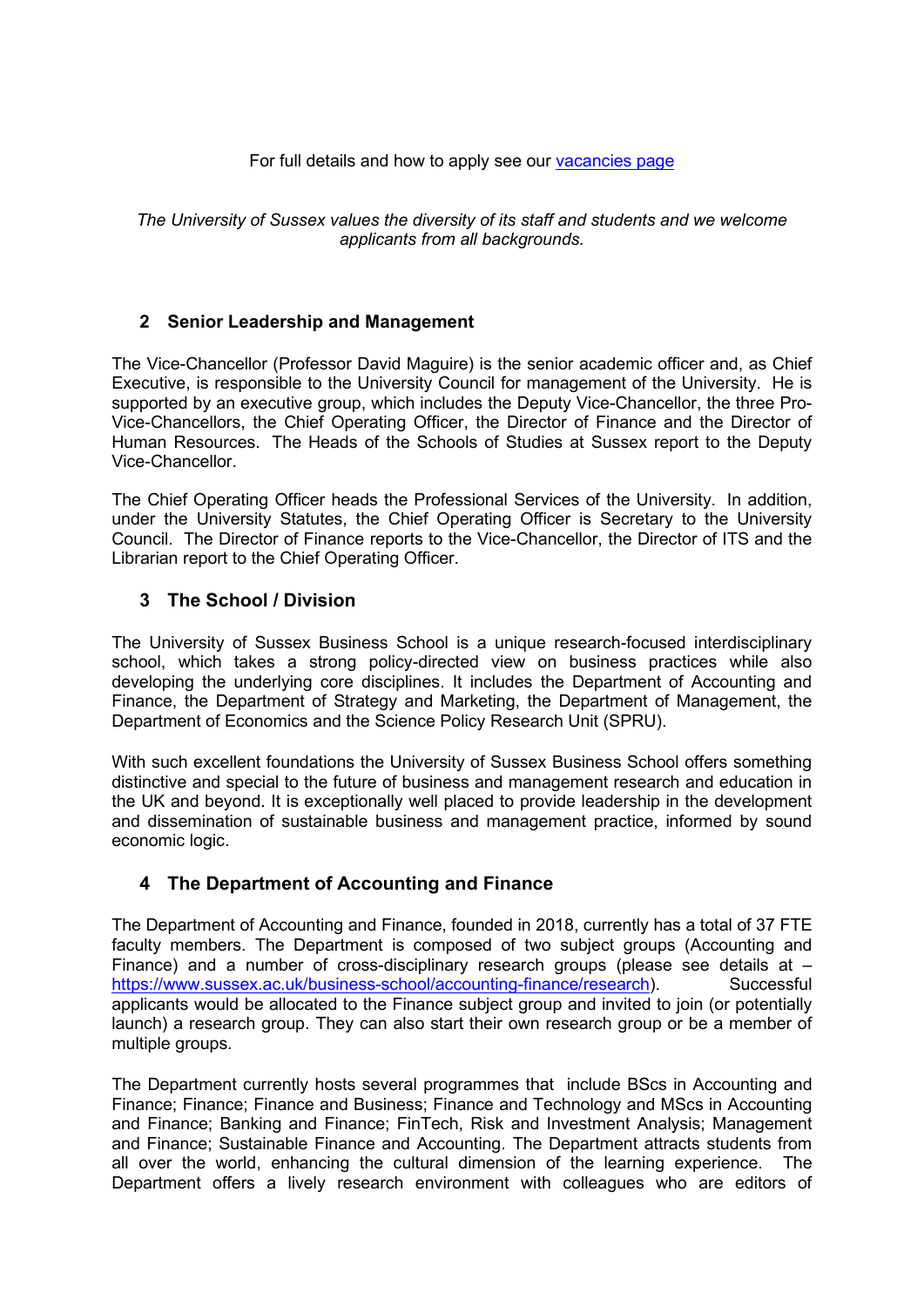renowned academic journals and with publications in top journals (Journal of Financial Economics, Review of Financial Studies, Journal of Financial and Quantitative Analysis, Journal of Financial Intermediation, Review of Economics and Statistics). Our school has been consistently ranked in the top five schools in the UK for research grant income. We value quality over quantity in terms of research and we are open to support a high risk research agenda.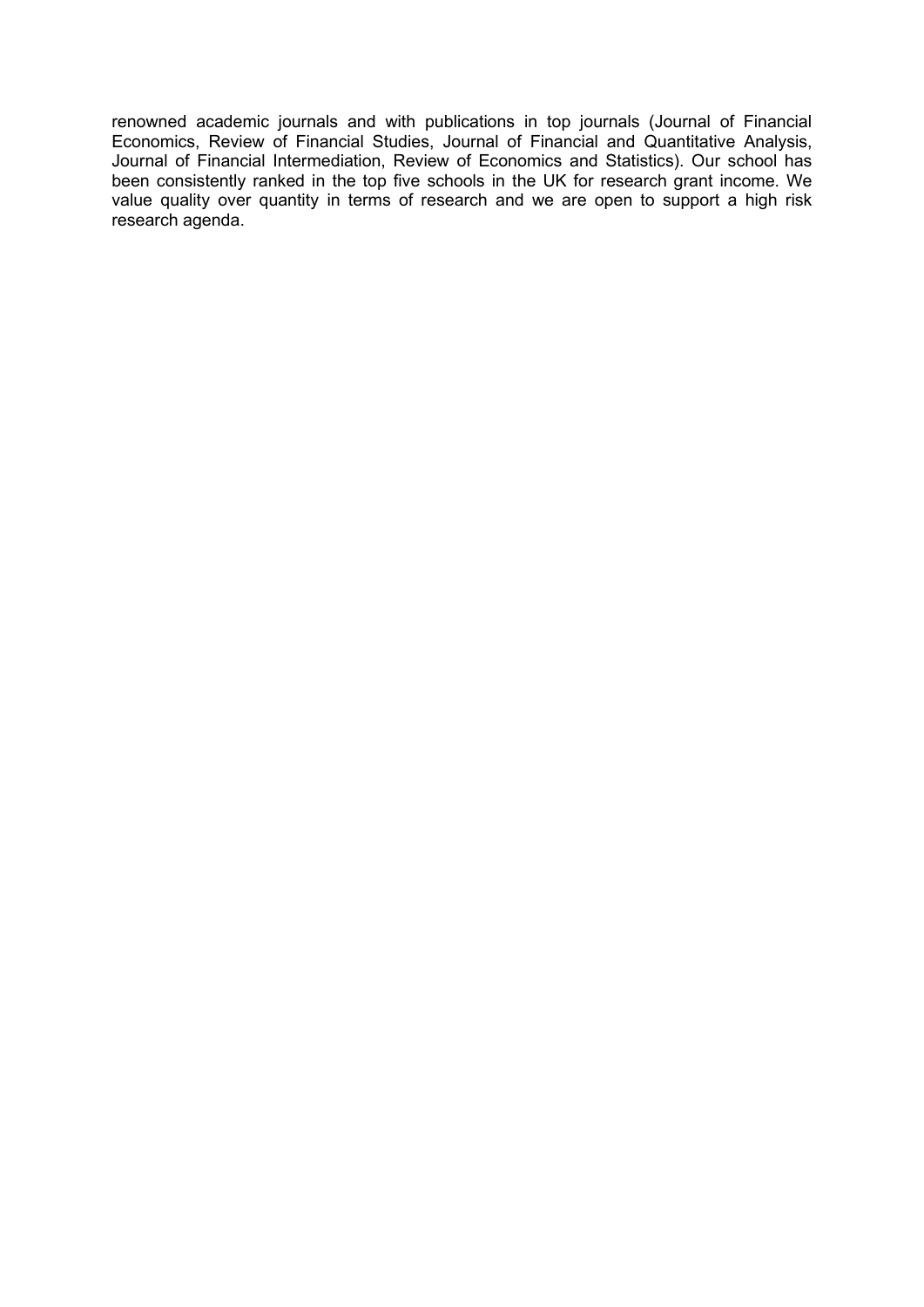## **5 CORE JOB DESCRIPTION**

| <b>Job Title:</b>        | Professor in Finance                                                                                                                                                                                                                                                                                                                                                                                                                                                                                          |
|--------------------------|---------------------------------------------------------------------------------------------------------------------------------------------------------------------------------------------------------------------------------------------------------------------------------------------------------------------------------------------------------------------------------------------------------------------------------------------------------------------------------------------------------------|
| Grade:                   | Professor (Research & Teaching focussed), Grade 10                                                                                                                                                                                                                                                                                                                                                                                                                                                            |
| School:                  | <b>Business School, Accounting and Finance Department</b>                                                                                                                                                                                                                                                                                                                                                                                                                                                     |
| Location:                | Jubilee Building                                                                                                                                                                                                                                                                                                                                                                                                                                                                                              |
| <b>Responsible to:</b>   | <b>Head of School</b>                                                                                                                                                                                                                                                                                                                                                                                                                                                                                         |
| <b>Direct reports:</b>   | <b>Head of Department</b>                                                                                                                                                                                                                                                                                                                                                                                                                                                                                     |
| Key contacts:            | Students, other members of Faculty within the School and<br>University, School Officers, academics in the field in other<br>institutions.                                                                                                                                                                                                                                                                                                                                                                     |
| <b>Role description:</b> | Professor is the most senior career-grade teaching and<br>research position. Post-holders are expected to show high<br>academic standing, to make a broad and sustained<br>contribution to their field and discipline nationally and<br>internationally, and to demonstrate sustained exceptional<br>performance in research. They will demonstrate academic<br>leadership in both teaching and research, and support the<br>management and strategic planning processes of the School<br>and the University. |

#### **PRINCIPAL ACCOUNTABILITIES**

1. To provide academic leadership in the design and delivery of high-quality teaching programmes.

 $\mathcal{L}=\mathcal{L}=\mathcal{L}=\mathcal{L}=\mathcal{L}=\mathcal{L}=\mathcal{L}=\mathcal{L}=\mathcal{L}=\mathcal{L}=\mathcal{L}=\mathcal{L}=\mathcal{L}=\mathcal{L}=\mathcal{L}=\mathcal{L}=\mathcal{L}=\mathcal{L}=\mathcal{L}=\mathcal{L}=\mathcal{L}=\mathcal{L}=\mathcal{L}=\mathcal{L}=\mathcal{L}=\mathcal{L}=\mathcal{L}=\mathcal{L}=\mathcal{L}=\mathcal{L}=\mathcal{L}=\mathcal{L}=\mathcal{L}=\mathcal{L}=\mathcal{L}=\mathcal{L}=\mathcal{$ 

- 2. To engage in high-quality research activity resulting in high-quality publications to be submitted to the REF at acceptable levels of volume and academic excellence; to lead research projects or research initiatives in the School; to secure research funding and third-stream income; and to contribute to the School's research strategy.
- 3. To provide guidance, support and mentoring to junior members of staff working in the same or cognate research areas.
- 4. To play a key role in supporting the management activities of the School and University, and to undertake a significant School directorship role if required.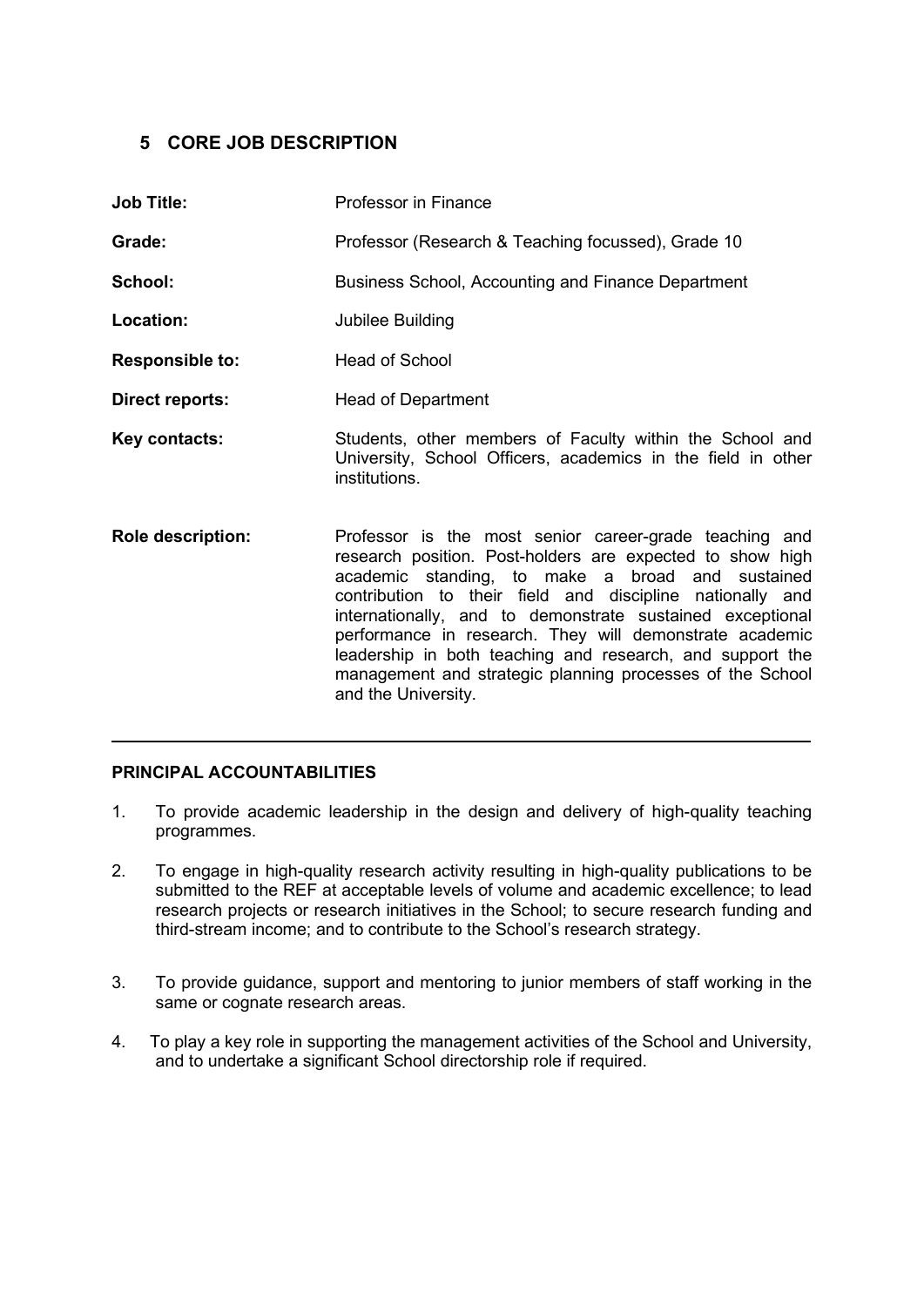#### **KEY RESPONSIBILITIES**

1. Teaching & Student Support

1.1 Lead the innovative design, development and delivery of the overall curricula.

1.2 Develop the quality assurance framework within the University's overall framework e.g. for the validation and re-validation of courses.

1.3 Regularly review and update course content and teaching materials, ensuring that they remain up-to-date and relevant, incorporating advances in the subject area and utilising appropriate technology.

1.4 Set, mark, and assess work and examinations; select appropriate assessment instruments and criteria; and provide constructive and comprehensive feedback to students.

1.5 Actively maintain an understanding of appropriate pedagogy in the subject area.

1.6 Provide academic leadership and inspiration to those teaching within subject area.

1.7 Supervise PhD students and/or externally-funded post doctoral staff.

1.8 Undertake and complete administrative duties required in the professional delivery of teaching.

1.9 Undertake academic advising duties, and provide first-line support for sensitive issues, referring on as appropriate to services providing further assistance.

1.10 Adopt an approachable and accessible attitude towards students, offering office hours, informal advice etc.

2. Research, Scholarship & Enterprise

2.1 Play a leading role in the development and implementation of School research strategies and themes, and lead and co-ordinate research activity in own subject.

2.2 Identify and develop research objectives, and proposals for own or joint research.

2.3 Carry out independent research and act as a Principal Investigator or project leader on major research projects. This may involve leading and line-managing the staff including their recruitment, probation, mentoring, performance review and staff development; managing the budget, and taking responsibility for the delivery of the programme.

2.4 Define research objectives and questions, review and synthesise the outcomes of research studies, and develop ideas for application of research outcomes.

2.5 Develop proposals for major research projects which will make a significant impact, and lead to an increase in knowledge or understanding or the development of new explanations, insights, concepts or processes.

2.6 Produce high-quality research outputs that are world-leading in the field, for publication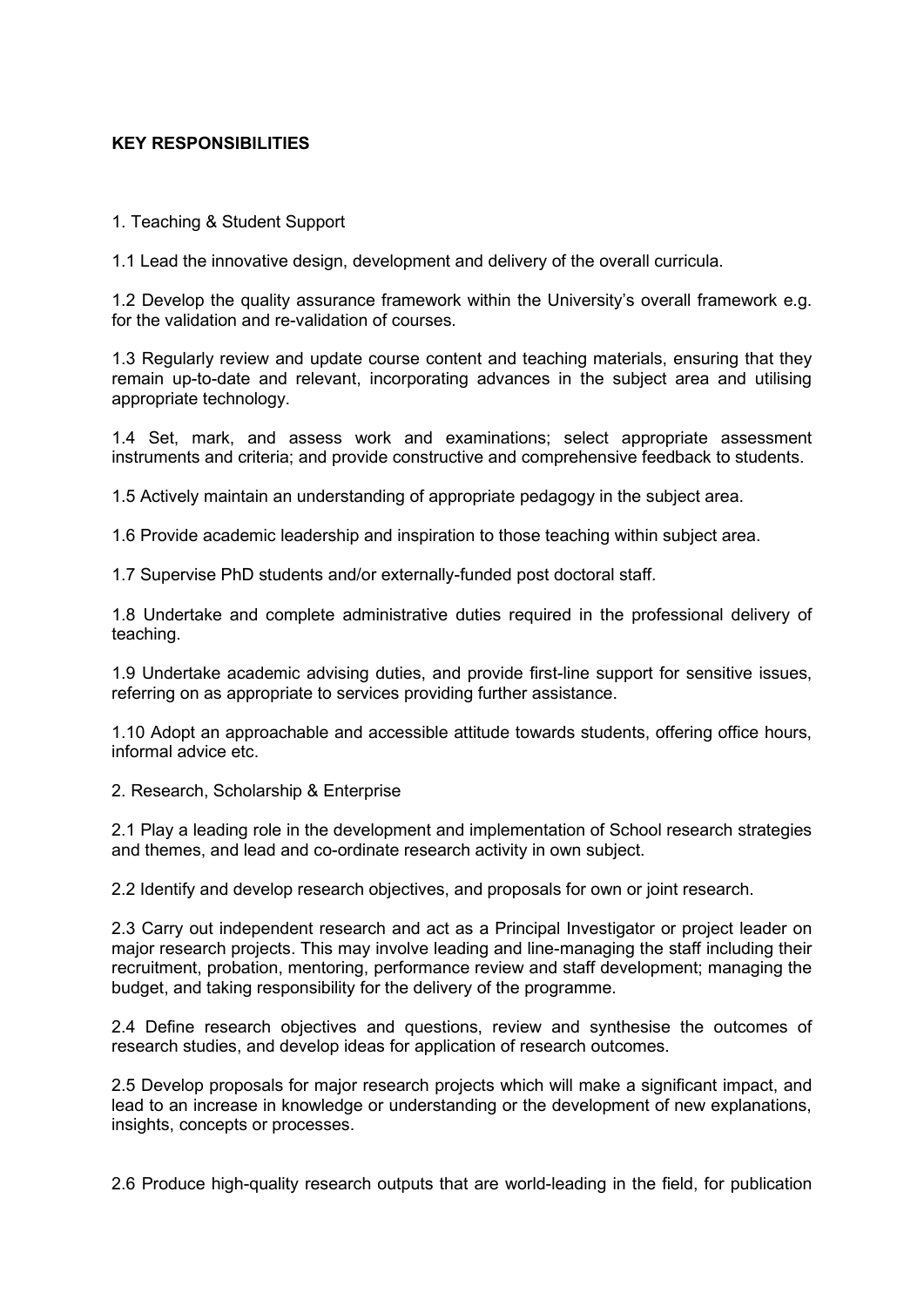in monographs or recognised high-quality journals, or performance/exhibition, as appropriate, and make a significant contribution to the School's REF assessment at acceptable levels of volume and academic excellence.

2.7 Make presentations at national and international conferences or exhibit work in other appropriate events of a similar standing, and play a lead role in identifying ways to disseminate research outputs informally via the internet, the media and other forms of public engagement.

2.8 Develop and maintain an independent research reputation by, for example, serving on peer review committees, or acting as a referee for journal articles or research grant applications.

2.9 Play a key role in the internal management of the research assessment exercise.

2.10 Play a lead role in identifying sources of funding and securing bids, both individually and in collaboration with others.

2.11 Play a lead role in identifying and exploring opportunities for enterprise activity, knowledge exchange income and/or consultancy.

2.12 Provide academic leadership and inspiration to those working within own research area, and foster inter-disciplinary team-working.

2.13 Lead and develop internal and external networks to foster collaboration on both an individual level and on behalf of others in the School, share information and ideas, and promote the subject and the University, both nationally and internationally.

2.14 Develop successful links with external contacts such as other educational and research bodies, employers, professional bodies and other providers of funding and research initiatives to foster collaboration and generate income, and to influence the external research and policy agenda.

2.15 Contribute to the enhancement of research quality and thinking in the field by being involved in quality assurance and other external decision-making bodies.

2.16 Act as a leading authority in the field or specialism, developing new knowledge, understanding and innovation in the area.

2.17 Conduct risk assessments and take responsibility for the health and safety of others, if required.

3. Contribution to School & University

3.1 Attend and contribute to School meetings.

3.2 Contribute to the overall management of the School in areas such as budget management and business planning.

3.3 Contribute to School- and University-level strategic planning and development.

3.4 Engage in activities beyond day-to-day teaching duties, for example Admissions Days.

3.5 Assist with undergraduate and postgraduate recruitment.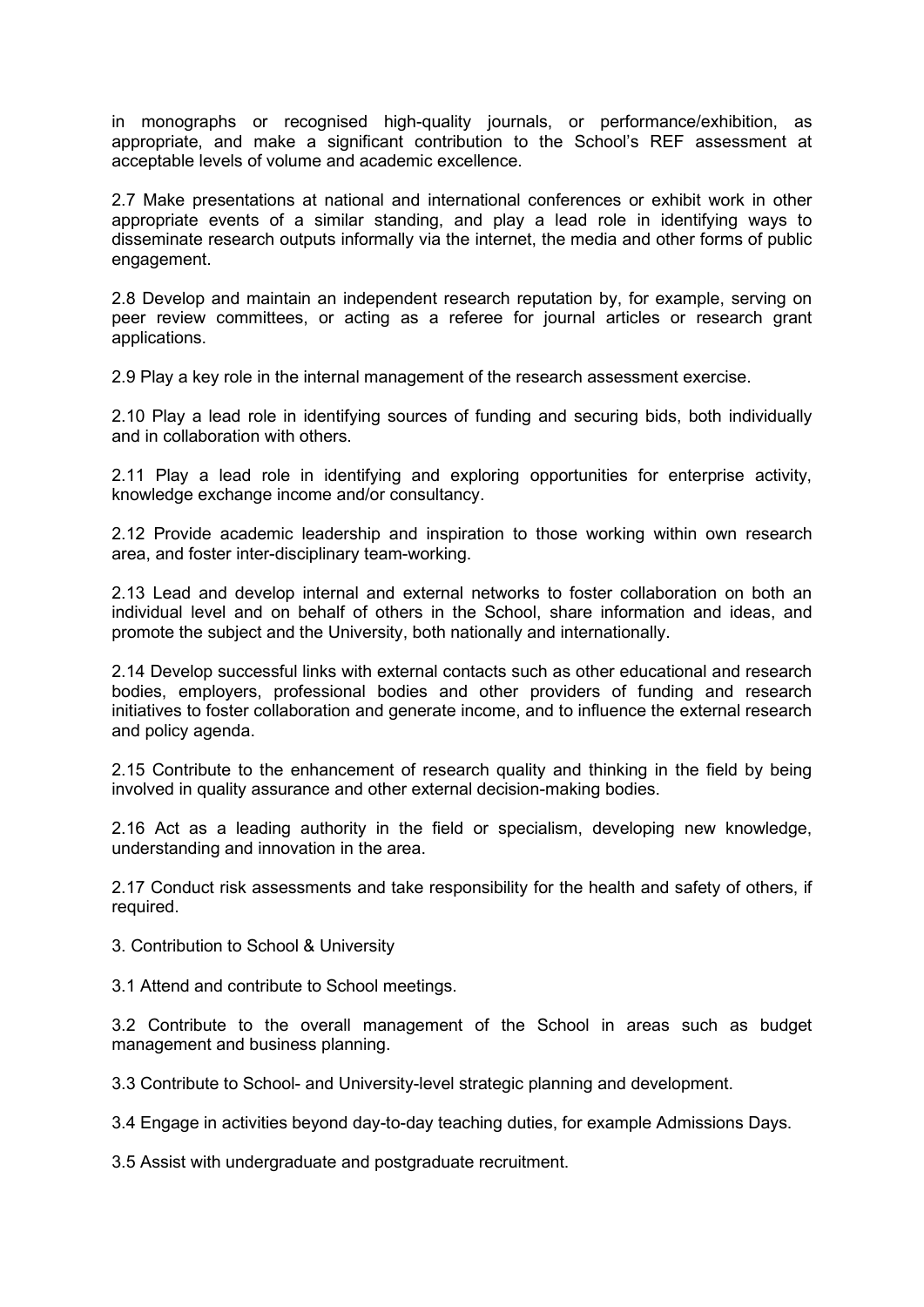3.6 Chair School or University committees, and participate in University decision-making and governance.

3.7 Undertake a School wide directorship role, for example Director of Research.

3.8 Advise and provide support to less experienced colleagues, and conduct Performance and Development Reviews, if required.

3.9 Mentor staff in related or cognate research areas, providing advice on personal and career development plans, and assisting them in identifying and securing career development opportunities.

3.10 Undertake additional administrative duties, as required by the Head of School. This Job Description sets out current duties of the post that may vary from time to time without changing the general character of the post or level of responsibility entailed.

# **INDICATIVE PERFORMANCE CRITERIA**

Evidence of quality in teaching and learning demonstrated in a range of measures, including student satisfaction; of thoughtful and effective innovation in the development of new courses and/or programmes; and of leadership in the promotion of teaching and learning in the subject.

- 1. Proven innovative teaching practice, typically adopted as best-practice within the institution.
- 2. Evidence of providing, or demonstrable potential to provide academic leadership, development, mentoring and career management advice for colleagues, research assistants and students in the area of teaching and learning.
- 3. A record of consistent involvement in external examining at research-intensive universities, and other forms of engagement in upholding academic standards.
- 4. Leadership of a national subject association.
- 5. Evidence of commitment to improving the student experience and/or leadership of a major change project designed to improve the student experience.
- 6. Publication of highly-regarded text books or other significant teaching materials for use in higher education, chosen by third parties on a discretionary basis.
- 7. Evidence of sustained output of high-quality research publications or other recognised forms of output, subjected to peer review and describing significant discoveries, applications or observations.
- 8. Evidence of leadership in the discipline and cognate disciplines, demonstrating an ability to inspire colleagues to develop their own research potential, including partnerships with individuals and/or bodies of international standing.
- 9. Sustained record of attracting funds year-on-year, which are notable awards in terms of size and scope, and of leadership of and collaboration in significant research projects and/or consultancy or work with external organisations.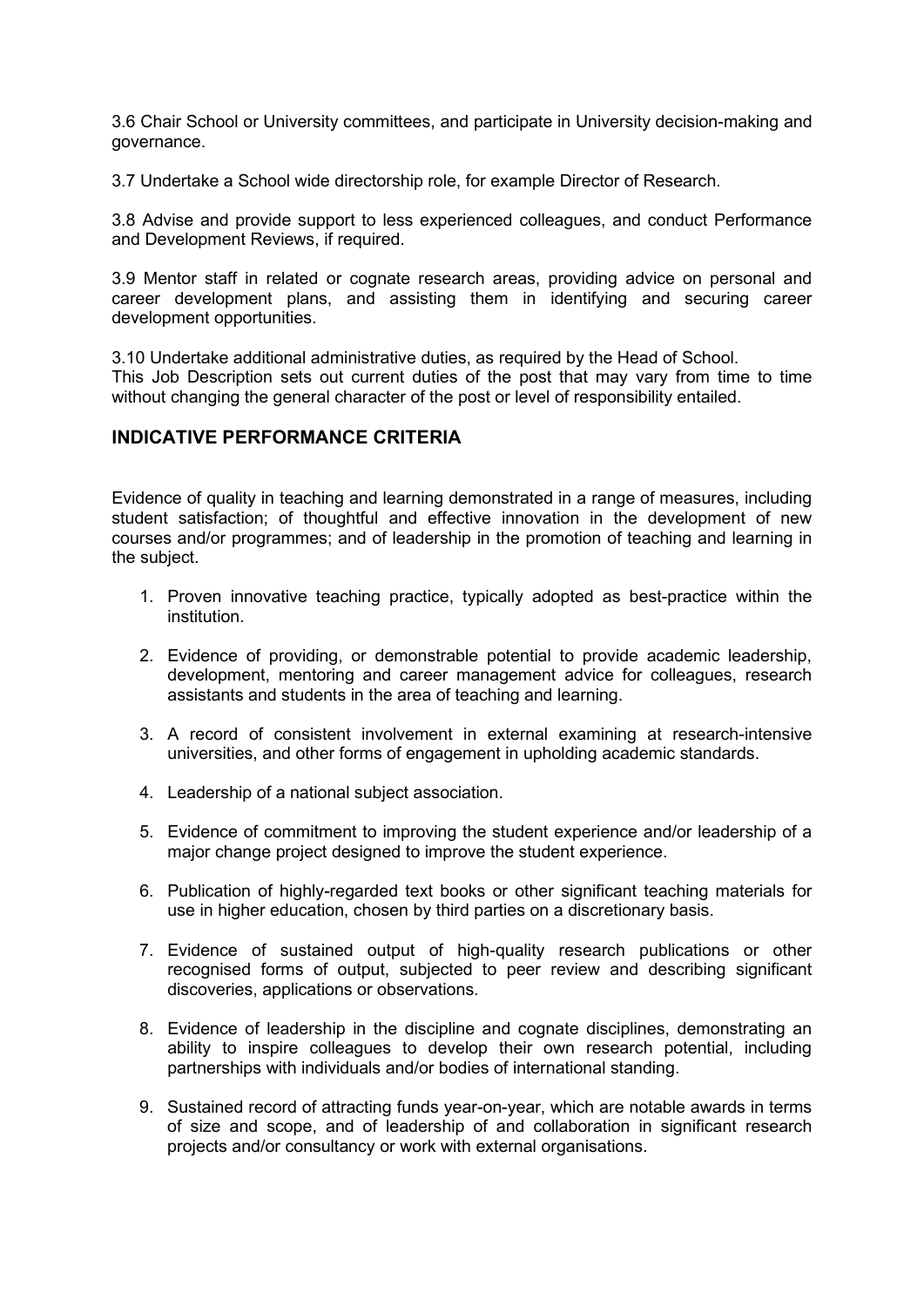- 10. Transfer of intellectual property into the wider economy.
- 11. Development of research and consulting relationships with other organisations, and development of business and community links that bring tangible benefits to the University.
- 12. Sustained record of successful postgraduate research supervision.
- 13. Academic distinctions (e.g. academic awards; editorship of, or refereeing for, journals; grant reviewer for awarding bodies; services for learned societies; election to Fellowships).
- 14. Transfer of research findings into practical applications and/or enrichment of the wider culture through creativity in the social sciences, humanities and the visual and performing arts.
- 15. External and visiting appointments.
- 16. Influence on the formulation of policy.
- 17. Advancement of the discipline through a distinctive contribution to intellectual leadership, professional, clinical or vocational practice.
- 18. Evidence of enhancing the international standing and profile of the School and University.
- 19. A sustained contribution to the delivery of University and/or School strategy.
- 20. Evidence of exceptional collegiality.
- 21. A leadership role within the University, creating significant performance improvement.

#### **PERSON SPECIFICATION**

#### **ESSENTIAL CRITERIA**

1. Educated to doctoral level in a relevant discipline (see role-specific criteria below).

2. In-depth knowledge of specialism to enable the development of new knowledge, innovation and understanding in the field.

3. Excellent interpersonal skills, with the proven ability to engage with students using a variety of different methods.

4. Excellent presentation skills, with the proven ability to communicate effectively, both orally and in writing, with students, colleagues and external audiences.

5. Significant experience of high-quality teaching at undergraduate and postgraduate level.

6. Successful track record of innovative curriculum design or redesign.

7. Significant track record of influential publications in reputable journals and other appropriate media of similar standing.